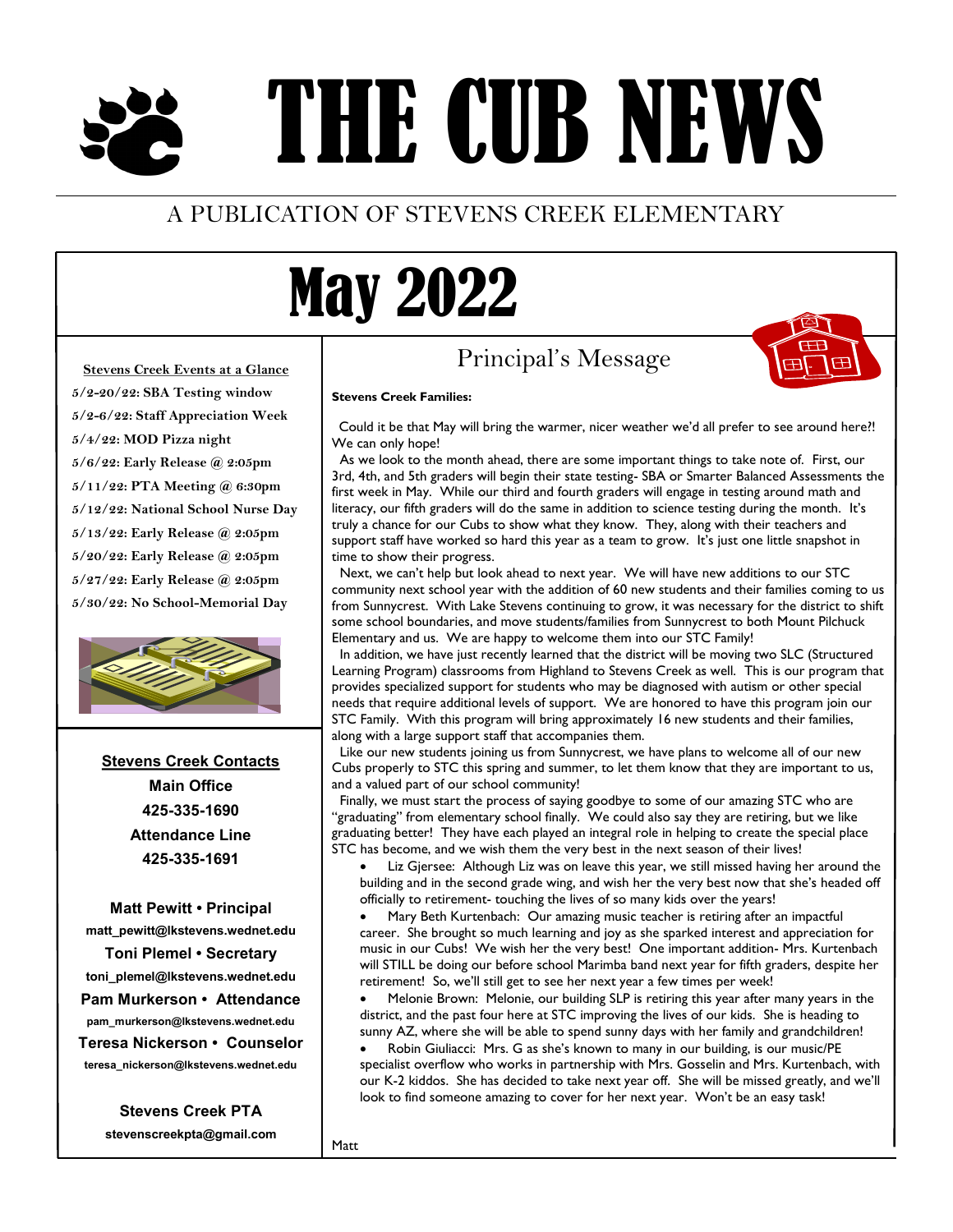#### **Crusin' Cubs Running Club**

 Every Tuesday & Thursday (weather permitting) students can wear their running shoes for a lunch recess running club. Students can walk/run around the track during lunch recess (monitored by staff). Every time a student runs 6 laps it is a mile. As crusin' cubs achieve more and more miles, the student can earn half marathon (13.1 miles) and marathon medals (26.2 miles) which will be awarded during PE class. Our first medals were distributed last week.

#### **Cruisin Cub Stats as of April 22nd**

19,437 laps = 3,239.5 miles



#### **3rd-5th Student Leaders:**

Aala Alghazali, 202 laps = 33.6 miles

Yevhenii Kovalov, 532 laps = 88.6 miles

#### **K-2nd Student Leaders:**

Arina Berdiugina, 171 laps = 28.5 miles

Lawson Fuller, 352 laps = 58.6 miles

Be sure to encourage your child to wear their running shows and participate in this fun, healthy activity during lunch recess on Tuesday & Thursday.

#### **Stevens Creek PTA News**

- Please consider joining PTA. To join our PTA visit this link: [https://www.memberplanet.com/packetview/](https://www.memberplanet.com/packetview/stevenscreekpta/membership) [stevenscreekpta/membership](https://www.memberplanet.com/packetview/stevenscreekpta/membership)
- MOD Pizza Night-May 4th @ the Lake Stevens location. Place an order anytime on May 4th and mention Stevens Creek Elementary when ordering & at checkout. A portion of your purchase will go to Stevens Creek PTA.
- Our next PTA Meeting will be on May 11th @ 6:30pm via Zoom. Look for the link to be emailed to our members soon. We hope you can join us.
- To contact the PTA just drop them an email at: stevenscreekpta@gmail.com.
- "Don't forget to order your STC Spirit Wear! Orders will be accepted through May 6th. Order online at [https://](https://l.facebook.com/l.php?u=https%3A%2F%2Fstevenscreekpta.square.site%2F%3Ffbclid%3DIwAR2vv-9vOyOOD27OZrloBIOkS9oBlUxhYAuD4YBK5pflUv_yQT11Q4egZIM&h=AT2i01yXrbv474YhbsxTNnvbkJ-0evs6GyLPoWLQ7WE9KJzbbCiqk6AsewlZV-g4MnnoYsszbCoyRg36634MKjQCiOMkT8HOs8D8Oh5dlcUd) [stevenscreekpta.square.site/](https://l.facebook.com/l.php?u=https%3A%2F%2Fstevenscreekpta.square.site%2F%3Ffbclid%3DIwAR2vv-9vOyOOD27OZrloBIOkS9oBlUxhYAuD4YBK5pflUv_yQT11Q4egZIM&h=AT2i01yXrbv474YhbsxTNnvbkJ-0evs6GyLPoWLQ7WE9KJzbbCiqk6AsewlZV-g4MnnoYsszbCoyRg36634MKjQCiOMkT8HOs8D8Oh5dlcUd) (Square Service Charge is included in price). If you prefer to place an order and turn it into the school office you may print off the order form at [https://www.stevenscreekpta.com/spirit-wear.](https://l.facebook.com/l.php?u=https%3A%2F%2Fwww.stevenscreekpta.com%2Fspirit-wear%3Ffbclid%3DIwAR2ZgHCr31bJ5Mxg2PuVX2orfNHEpYaoJ-Kpz1yi-TaazjrbhvsJFCam4TE&h=AT0KuJCYMP17gVCiYXzpklRumFSvVClRfi9rzrBfaeA793HnjyY7Brr2y1ZlY4XO01_NtAWTTfdTqJA4KZC9PqX1asEXmRse3Y9c1) Any questions, please contact Samantha Brown at [stevenscreekpta@gmail.com.](mailto:stevenscreekpta@gmail.com)"
- 2022-2023 PTA Position Nominations: The PTA is accepting nominations for the following positions: President, Vice President of Communications, Vice President of Membership & Volunteers, Treasurer. Details on these positions will be posted to the PTA Facebook page and can also be found on the PTA website (www.stevenscreekpta.com). If you are not in holding a board position, but would like to be more involved and support the PTA, please reach out to us at StevensCreekPTA@gmail.com.



#### **Kindergarten Registration-Class of 2035**

 Kindergarten registration paperwork is now being accepted for the fall of 2022. Registration packets can be picked-up in the office or are available for download from the LSSD website. Once the paperwork is completed, it can be returned to our office.

 In addition, once your student is registered for kindergarten you can then sign them up for our "Ready for Kindergarten" program. This four-day opportunity from August 22 to 25 offers a safe and welcoming introduction to elementary school for families and students, relieving many first-day anxieties. You can find the reservation link on the LSSD website (www.lkstevens.wednet.edu) under Announcements on the homepage.

#### **A Few Handbook Reminders**

#### Smart Watches

 Just like phones, we are seeing an uptick in students wearing smart watches to school. We certainly understand that communication is vital for families before & after school.

 Like our phone policy, we are asking that students please keep their watches in their backpacks during the school day. Thee are several reasons for this policy.

- 1. Phones & smartwatches more times than not are distracting for our students, and we need their full attention in order to engage them in the important work & learning they are doing each day.
- 2. We are extremely responsive and understanding when a student needs to contact a family member during the day. They only need to ask and can use the phone up in the office. If a student is ill for example, we need to know about it. Bypassing us does not allow our adults here to support our kids if they make a phone call home, without us knowing, on a cell phone or smartwatch.

Thank you for your support of this policy. It allows us to do our job at the highest levels and help our Cubs grow as much as possible, while keeping everyone in the communication loop.

#### **Student Dress**

 As warmer weather approaches we want to remind families of attire appropriate for school. Shorts may be worn only if the shorts are no higher than the fingertips when arms are held at the student's side. Halter tops, "spaghetti" straps, tank tops and clothing that expose the torso are not considered appropriate, as they are a distraction to the educational process. Hats may be worn outside, however, when students enter the building hats need to come off and hoods need to be removed. Thank you for ensuring that your student's comes to school each day ready to learn and appropriately dressed.

#### Personal Items

 We are encountering a large amount of personal items being brought to school each day. Items such as toys, electronic games, card collections should not be brought to school. Pokémon cards seems to be at the forefront of items being brought to school and traded. Which is causing issues at recess and in the classrooms. Please remind your student to leave personal items at home.

Our complete STC Handbook can be found on the Stevens Creek website (www.lkstevens.wednet.edu/stc) under the "Our School" tab and Family Handbook. This handbook contains all of our school policies & procedures. As always, if you have any questions or concerns, please don't hesitate to contact our office, 425-335-1690.